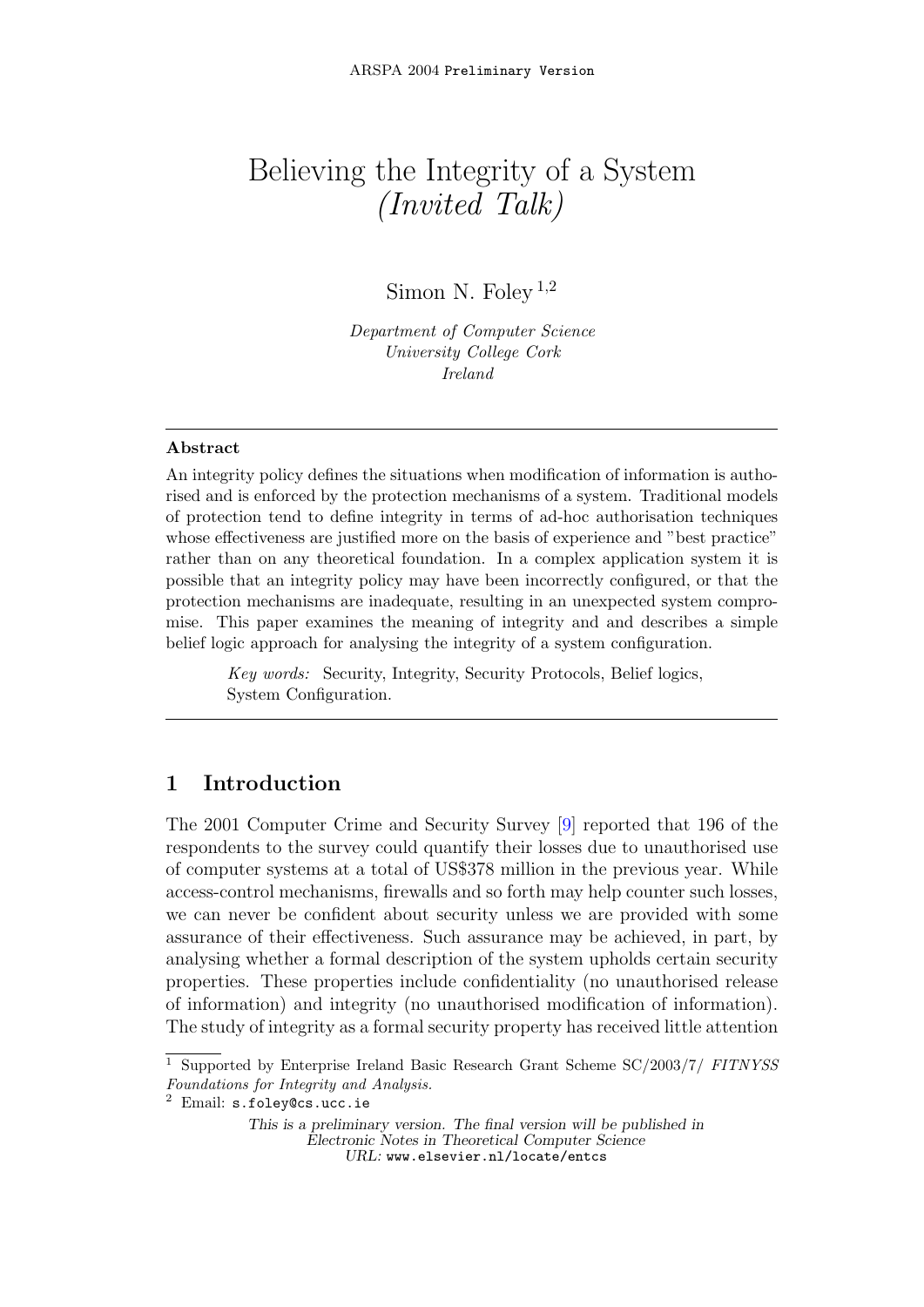within the research community; confidentiality has been extensively studied and is the better understood of the two properties.

Early security research [\[3\]](#page-7-1) characterised integrity in terms of read-write access controls between subjects and objects. This provides for a very coarse interpretation of integrity [\[30\]](#page-8-0); for example, once granted access to an account database, a bank clerk can make any change to the customer's account details. Access triples, well-formed transactions, and the principles of encapsulation [\[8](#page-7-2)[,25\]](#page-8-1), provide finer grained control by constraining the operations that a subject may carry out on an object: the bank clerk may execute only deposit or withdraw operations to access an account database.

Many integrity compromises are a result of 'insiders' executing fraudulent but authorised operations [\[9\]](#page-7-0). For example, the bank clerk executes an account deposit without lodging actual funds. Separation of duty [\[8,](#page-7-2)[13](#page-7-3)[,37](#page-9-0)[,35\]](#page-9-1) controls decrease the potential for fraud by involving at least two individuals at different points in a transaction: for example, by reconciling bank accounts and funds received each day, a supervisor detects and corrects the fraudulent deposit by the clerk. Role Based Access Control models [\[31,](#page-8-2)[32\]](#page-8-3) and authorisation models [\[2,](#page-6-0)[21\]](#page-8-4) provide integrity controls based on structures that organise related operations into roles and constrain the way that roles may be assigned and/or inherited by users; separation of duty is expressed within these models using role constraints.

These conventional security models describe controls for achieving integrity; they take an operational and/or implementation oriented approach by defining how to achieve integrity. No attempt is made to formalise a *property* that defines what is meant by integrity. For example, [\[8\]](#page-7-2) recommends a combination of separation of duties, access-triples and auditing as a strategy for achieving integrity: it does it not attempt to address what is meant by integrity. Confidence is achieved to the extent that good design principles have been applied; there is no assurance that an integrity property is upheld. Thus, when we define a complex separation of duty policy we do not know, for certain, whether a dishonest user can bypass the intent of the separation via some unexpected circuitous, but authorised, route.

Jacob [\[20\]](#page-8-5) formalises integrity as a functional property. This interpretation of integrity means that an integrity mechanism determines whether the current request for an operation is authorised based on the history of past authorisation requests that led to the current state.

In our research [\[14,](#page-7-4)[15\]](#page-7-5), we argue that integrity should be regarded as a non-functional property. Non-functionality means that in order to determine authorisation, it is necessary to examine every possible history of requests that could have reached the current state. Non-interference is an example of a non-functional property, and while non-interference and its derivatives have been extensively studied [\[12,](#page-7-6)[11,](#page-7-7)[17](#page-8-6)[,28](#page-8-7)[,29\]](#page-8-8), designing and verifying security mechanisms that uphold non-functional properties is known to be difficult [\[24,](#page-8-9)[34\]](#page-9-2). Thus, we argue that building mechanisms that uphold integrity (a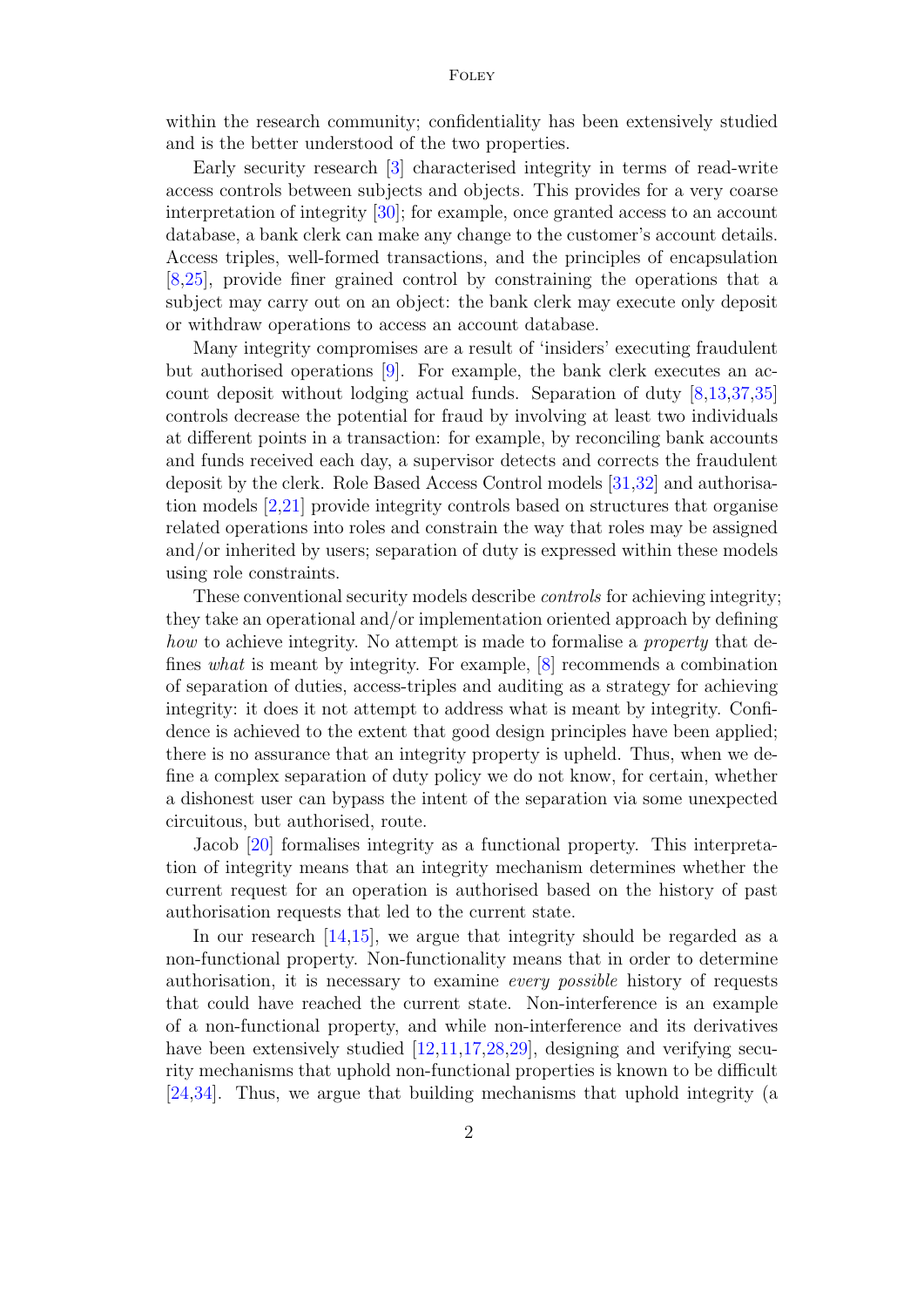non-functional property) can be expected to be as difficult as building mechanisms that uphold non-interference.

This difficulty in properly analysing the integrity of a system is illustrated in [\[14,](#page-7-4)[15\]](#page-7-5), whereby, to provide integrity guarantees it is necessary to model the behaviour of both the system (with its protection mechanisms) and the infrastructure in which the system operates. Infrastructure is everything that serves the system requirements: software, hardware, users, and so forth. Even if a system is functionally correct, the infrastructure is likely to fail: software fails, users are dishonest, do not follow procedures, and so forth. The system and its security mechanisms must be designed to be resilient to these infrastructure failures. Only when a system is characterised in this way can it become possible to completely analyse whether a particular system configuration (including security policy) ensures integrity.

The non-functional approach to integrity proposed in [\[14,](#page-7-4)[15\]](#page-7-5) provides a formal algebraic semantics that requires detailed formal specifications to be provided for the system and its infrastructure. This requires considerable specification effort. The cost of such in-depth specification and subsequent analysis may be justified for small critical security mechanisms. However, we argue that such integrity analysis would not scale well to the configuration of a large and/or complex application system because it would be necessary to formally specify and reason about the potential behaviour of every infrastructure component, user and so forth.

## 2 Analysis of Security Configurations

We are interested in developing shallow and pragmatic security analysis methods for systems. This is achieved through the analysis of how a system is configured, rather than an analysis of its underlying mechanisms and protocols. Instead of concentrating on detailed semantics and complete formal verification of components, we are concerned more with with the ability to trace, at a practical level of abstraction, how component security requirements relate to each other and any overall security requirements. We believe that a complete security verification of a system is not achievable in practice; we seek some degree of useful feedback from an analysis that a particular system configuration is reasonable.

In [\[4\]](#page-7-8) we describe a modelling approach that requires less semantic detail about the operation of the system and its infrastructure. Rather than attempting to model the complete behaviour of the system and infrastructure (as in [\[15\]](#page-7-5)), only those components that are considered relevant to the security policy and configuration are modelled. This is done by modelling the system and infrastructure in terms of the *constraints* that they impose over security relevant components of the system. This results in a definition of integrity consistency that can be solved as a constraint satisfaction problem [\[23\]](#page-8-10). An advantage to expressing integrity analysis as a constraint satisfaction problem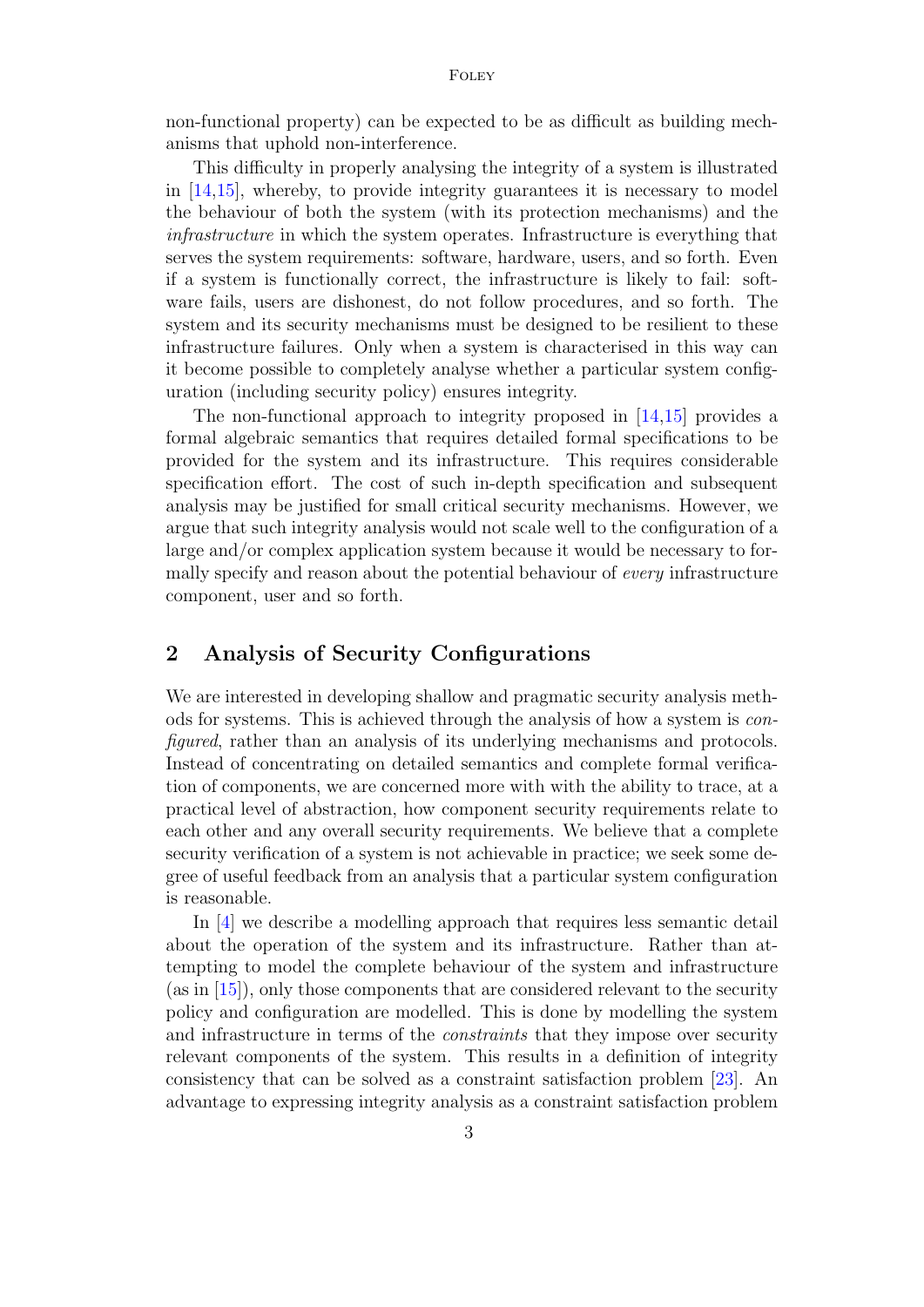is that there exists a wide body of existing research results on solving this problem for large systems of constraints in a fully mechanised manner. Constraints have been used in many practical analysis tools, such as Concurrent Engineering and Computer Aided Verification.

Another example of a 'shallow' configuration analysis is given in [\[33\]](#page-9-3). This approach searches for possible conflicts between separation of duty, user role assignment and role inheritance rules in RBAC models. [\[4\]](#page-7-8) provides an (albeit abstract) semantics for integrity that may be used to determine whether the separation of duty controls actually achieve external consistency and whether the application uses integrity mechanisms correctly.

## 3 Towards a Logic of Integrity

We argue that the integrity-algebraic approach [\[14,](#page-7-4)[15\]](#page-7-5) does not scale well to large complex systems. In this paper we propose a logic-based approach: such an approach facilitates a high-level analysis of a system that is too complex to be amenable to algebraic analysis. The basis for this approach rests on our conjecture that belief logics [\[19\]](#page-8-11) can be used to provide a complementary approach to integrity/external consistency analysis.

Studying the effects of normal versus abnormal infrastructure behaviour of systems has been successfully applied to cryptographic security protocols, for example [\[10](#page-7-9)[,26,](#page-8-12)[27\]](#page-8-13). Analysis is based on a generic behaviour (called "spy" [\[27\]](#page-8-13) or "adversary" [\[10\]](#page-7-9)) that characterises the untrusted network (abnormal infrastructure) over which a security protocol operates. Algebraic integrity analysis [\[15\]](#page-7-5) generalises this by considering a complex adversary that characterises the combined threats from the infrastructure that a protection mechanism must withstand. This viewpoint—that many different adversaries with differing behaviours should be modelled in the environment—is also adopted in [\[1\]](#page-6-1) in the analysis of security protocols.

Belief logics such as  $[6,18,36]$  $[6,18,36]$  $[6,18,36]$  have also been successfully used to analyse beliefs held between participants in cryptographic security protocols. In these logics the behaviour of the adversary is implicit in the deduction rules and in the stated beliefs of the principals. Therefore, integrity analysis based on belief-logic is possible if one reflects the 'infrastructure adversary' in terms of suitable logic deduction rules and in terms of the beliefs held by principals. We are developing a belief logic that can be used to analyse integrity. The following example sketches how it might be used.

Let P, A, B, C represent principals,  $\phi$  represent a formulae of the logic and X represents a message (which can also be a formulae). The logic has the following formulae constructions.

- $P \not\equiv X: P$  believes, or would be entitled to believe X.
- $P \rightarrow X: P$  at some time *said/sent* a message that indicated X.
- $\Upsilon X$ : X is consistent with some real world value. We use this to characterise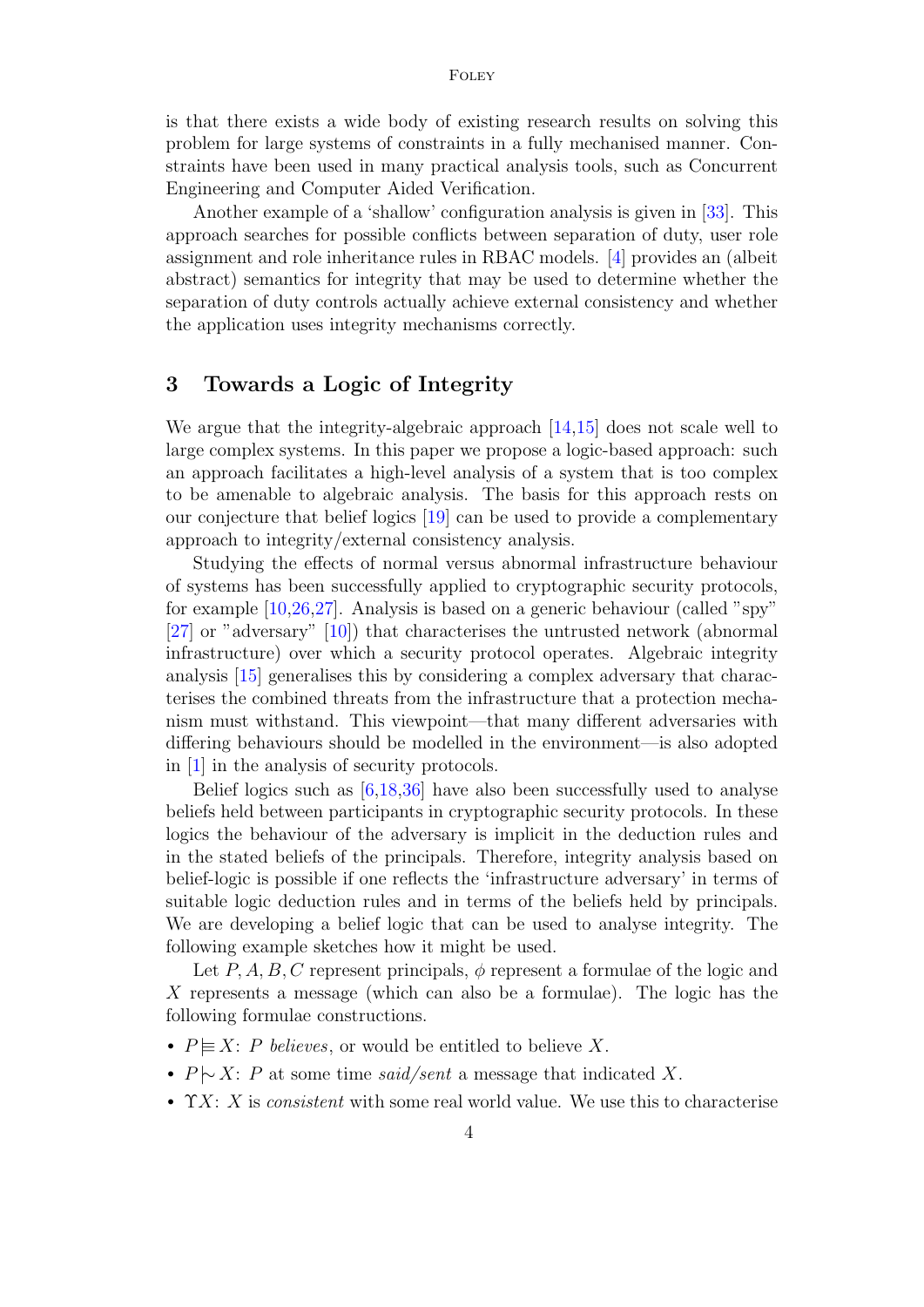#### Foley

integrity in terms of external consistency, which is informally described in [\[8\]](#page-7-2) as "the correct correspondence between data objects and the real world", for example, a bank account balance corresponds to the customer's own belief about the account based on withdrawals and deposits.

We assume that formulae can be derived using the usual propositional logic operators  $\vee$ ,  $\wedge$  and  $\rightarrow$ , and the usual K-Axiom of modal logics:

$$
\frac{P \models (\phi_1 \to \phi_2), P \models \phi_1}{P \models \phi_2}
$$

Consider a customer C making a deposit (via an envelope) to an ATM machine A. The relationship between these principals are described in terms of beliefs with respect to the belief modality of the customer C.

The customer believes that the ATM A registers her deposit correctly:

<span id="page-4-1"></span>
$$
C \equiv A \sim C \sim \text{Y deep} \tag{1}
$$

This reflects the belief of the customer that when the transaction is complete the ATM has said/registered that the customer made (said) a consistent deposit.

The customer believes that once the bank (for simplicity,  $A$ ) is satisfied with (believes) the consistency of the deposit then it updates the customer account acct.

<span id="page-4-3"></span>
$$
C \models ((A \models \Upsilon \text{dep}) \rightarrow \Upsilon \text{acct}) \tag{2}
$$

These two logical formulae represent the operational beliefs held by C concerning a deposit transaction.

<span id="page-4-2"></span>The customer believes that the ATM is honest: it says only what it believes<sup>[3](#page-4-0)</sup>:

$$
C \models ((A \sim \phi) \to (A \equiv \phi))
$$
\n<sup>(3)</sup>

Thus, formula [1](#page-4-1) reduces to

$$
C \equiv A \equiv C \sim \text{Y} \text{dep} \tag{4}
$$

The customer also believes that the bank believes she honest, that is, she will only say things that can be believed.

$$
C \not\models A \not\models ((C \not\sim \phi) \rightarrow \phi)
$$

If the customer believes that her deposit is correct ( $C \not\equiv \Upsilon$ dep), then given the nature of the system and infrastructure as described above, the following can be deduced within the logic.

$$
C\!\models\!\mathrm{Tacct}
$$

<span id="page-4-0"></span><sup>&</sup>lt;sup>3</sup> Note that, for the sake of simplicity, we do not consider how *recently A* said a message, or whether it is a replay of some earlier message.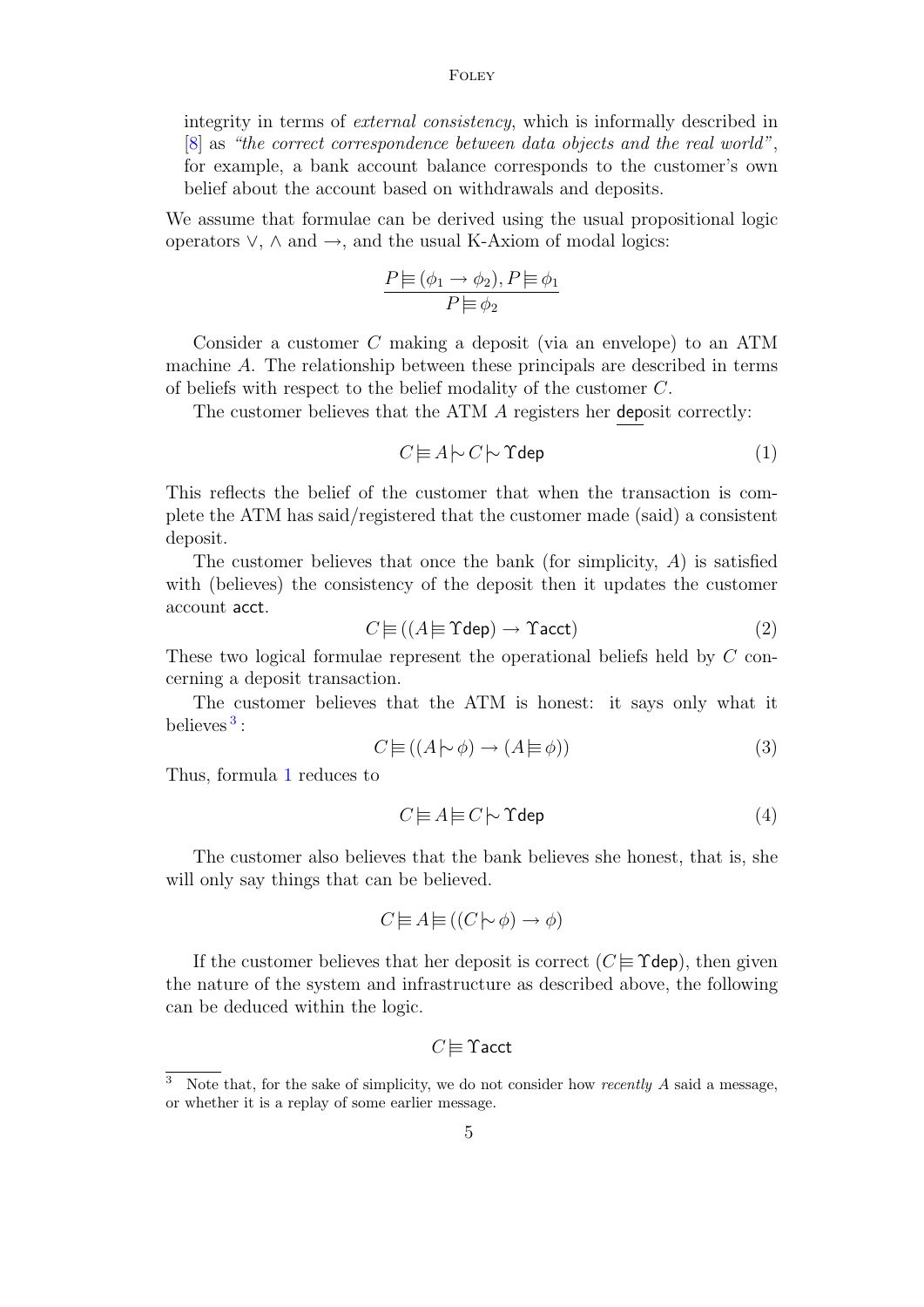That is, the customer believes that her account has integrity as a result of the transaction.

This deduction is possible because the ATM and customer are individually honest and competent. If the customer does not believe that the bank will honestly reconcile the amount in the envelope then it is not possible to deduce this account consistency. For example if the customer did not believe that A is honest (deletion of formula [\(3\)](#page-4-2)) then the goal cannot be deduced. This result is as expected and it indicates that further operational checks and balances may be needed in the system, if account consistency is to be ensured in the presence of such infrastructure dishonesty.

For example, suppose that a bank clerk B validates the deposit in the ATM. After a transaction, the customer believes the clerk confirms the amount in the envelope

$$
C \equiv B \sim C \sim \text{Y deep} \tag{5}
$$

However, suppose that only one of  $A$  and  $B$  can be considered honest. Formula [\(3\)](#page-4-2) is replaced by

$$
C \models (((A \rightarrow \phi) \rightarrow (A \models \phi))\lor ((B \rightarrow \phi) \rightarrow (B \models \phi)))
$$
\n(6)

Furthermore, suppose that the software that reconciles what  $A$  and  $B$  say about a deposit has a way to detect which is honest<sup>[4](#page-5-0)</sup>. Thus, formula  $(2)$  is replaced by

$$
C \models (((A \models \Upsilon \text{dep}) \lor (B \models \Upsilon \text{dep})) \rightarrow \Upsilon \text{acct}) \tag{7}
$$

These last two formulae correspond to a separation of duty-like rule on the transaction and it becomes possible to derive the original goal  $C \not\equiv \text{T}$  acct.

Note that a complete analysis should also consider the belief modality with respect to bank: can it be defrauded by dishonest customers?

Our example is grossly simplified. We are developing an expressive integrity logic, making it possible to properly express beliefs about operations and/or techniques that are used to guarantee integrity, such as cryptography, separation of duty, well-formed transactions, auditing and so forth.

### 4 Discussion and Conclusion

An abstract logic based approach facilitates high-level analysis of a system that is too complex to be amenable to algebraic analysis. The logic approach follows the strategy to make only the needed distinctions and no more and simplifies the specification and analysis of integrity.

A potential weakness of taking the logic approach is that, like existing authentication logics, it is possible that an integrity logic will miss classes

<span id="page-5-0"></span><sup>&</sup>lt;sup>4</sup> For simplicity, we have abstracted away the other bank principals that determine this when they resolve conflicts that arise between the Clerk and ATM.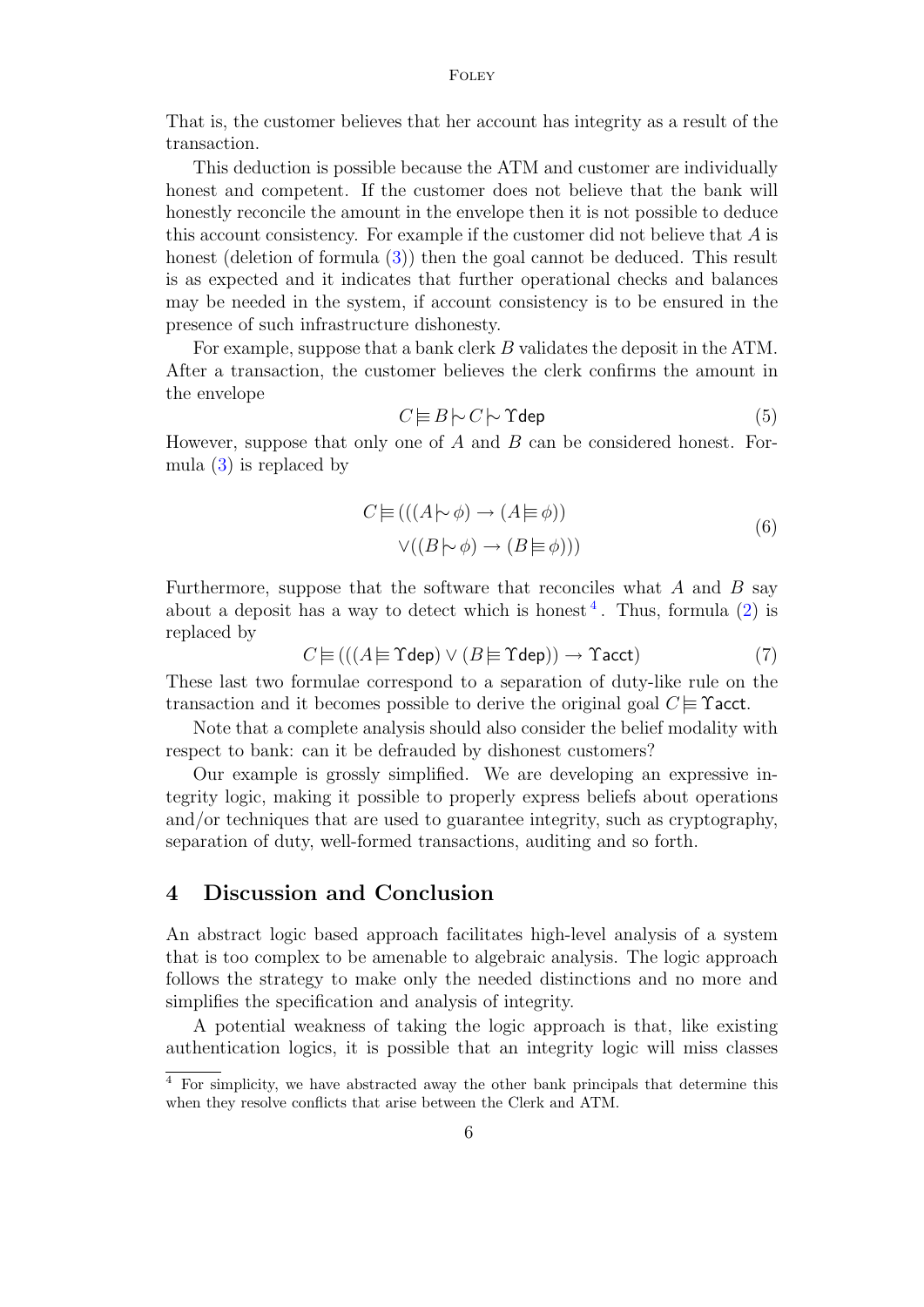of attacks that could be identified by the algebraic approach in [\[15\]](#page-7-5). In the integrity logic we can model the infrastructure in terms of beliefs about the honesty and competency of the components. While limited in expression, this results in specifications that are relatively easy to develop and analyse. This is contrasted with the algebraic approach [\[15\]](#page-7-5) which requires the behaviour of each principal/infrastructure to be fully specified, leading to unwieldy specifications that are difficult to develop and require a high degree of expertise to verify. The logic approach trades off completeness of analysis against ease of use and the ability to conduct fully automatic analysis of complex systems [\[5](#page-7-11)[,22\]](#page-8-15).

The logic of integrity outlined in this paper is an adaptation of the Simple Logic [\[7\]](#page-7-12) which uses an expressive but very simple logical system. We are currently exploring automated analysis techniques; we have implemented an automatic verification tool for the Simple Logic using Theory Generation [\[22\]](#page-8-15). In [\[38\]](#page-9-5) an automatic protocol generator is described that uses synthesis rules to compute protocols within the Simple Logic. Future research will explore how such techniques can be used to automatically synthesis acceptable security (integrity) policy configurations that uphold external consistency.

It is evident from the example above that if a configuration policy (of the system/infrastructure) is to be specified in terms of low-level beliefs then the exercise has the potential to be tedious and error prone (although, we believe less problematic than the algebraic approach). A topic of future research is to investigate the potential of using requirements elicitation techniques in the specification of security policy configurations. In particular, [\[16\]](#page-7-13) takes a Safety Engineering approach in which Hazard Analysis is used for the elicitation of security protocol requirements.

#### Acknowledgements

Thanks to Stefano Bistarelli for many useful discussions on the nature of Integrity. Development and implementation of the Theory Generation encoding of the Simple Logic verifier was by Daithi O'Crualaoich and its adaptation to an automatic protocol generator by Hongbin Zhou.

## References

- <span id="page-6-1"></span>[1] G. Bella and S. Bistarelli. Soft Constraints for Security Protocol Analysis: Confidentiality. In Proc. of the 3rd International Symposium on Practical Aspects of Declarative Languages (PADL'01), LNCS 1990, pages 108–122. Springer-Verlag, 2001.
- <span id="page-6-0"></span>[2] E. Bertino et al. An authorization model and its formal semantics. In Proceedings of the European Symposium on Research in Computer Security, pages 127–142. Springer LNCS 1485, 1998.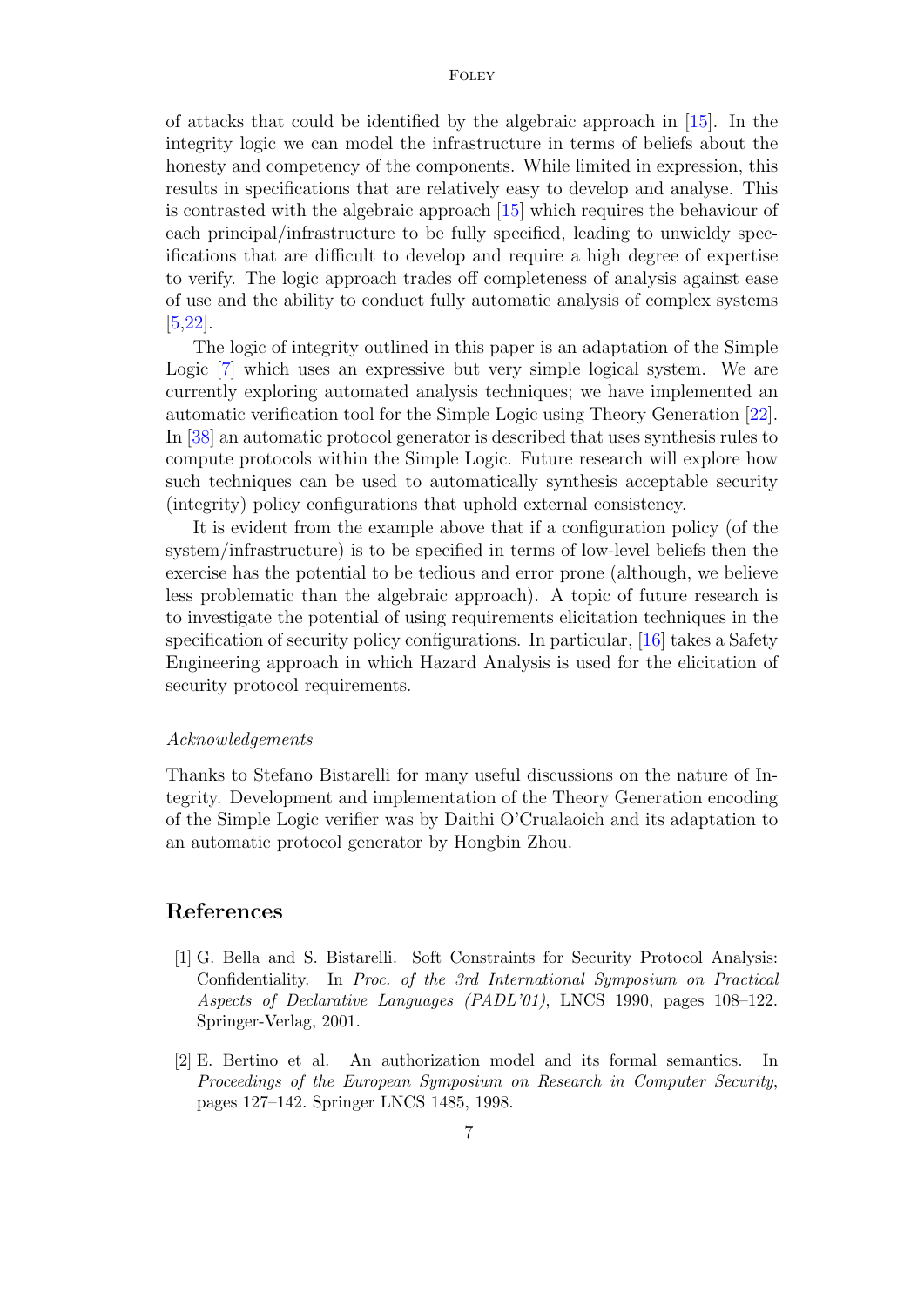- <span id="page-7-1"></span>[3] K.J. Biba. Integrity considerations for secure computer systems. Technical Report MTR-3153 Rev 1 (ESD-TR-76-372), MITRE Corp Bedford MA, 1976.
- <span id="page-7-8"></span>[4] S. Bistarelli and S.N. Foley. Analysis of integrity policies using soft constraints. In Proceedings of IEEE Workshop Policies for Distributed Systems and Networks, pages 77–80, June 2003.
- <span id="page-7-11"></span>[5] Stephen H. Brackin. A HOL extension of GNY for automatically analyzing cryptographic protocols. In PCSFW: Proceedings of The 9th Computer Security Foundations Workshop. IEEE Computer Society Press, 1996.
- <span id="page-7-10"></span>[6] M. Burrows, M. Abadi, and R. M. Needham. A logic of authentication. Technical Report Report number 39, Digital Systems Research Center, February 1989.
- <span id="page-7-12"></span>[7] L. Butty´an, S. Staamann, and U. Wilhelm. A simple logic for authentication protocol design. In Proceedings of the 11th IEEE Computer Security Foundations Workshop (CSFW '98), pages 153–163, Washington - Brussels - Tokyo, June 1998. IEEE.
- <span id="page-7-2"></span>[8] D. D. Clark and D. R. Wilson. A comparison of commercial and military computer security models. In Proceedings Symposium on Security and Privacy, pages 184–194. IEEE Computer Society Press, April 1987.
- <span id="page-7-0"></span>[9] Computer Security Institute/US Federal Bureau of Investigation. Computer Crime and Security Survey, 2001.
- <span id="page-7-9"></span>[10] D. Dolev and A.C. Yao. On the security of public key protocols. IEEE Transactions on Information Theory, 29(2):198–208, 1983.
- <span id="page-7-7"></span>[11] R. Focardi and R. Gorrieri. A classification of security properties for process algebras. Journal of Computer Security, 3(1):5–33, 1995.
- <span id="page-7-6"></span>[12] S.N. Foley. A universal theory of information flow. In Proceedings 1987 IEEE Symposium on Security and Privacy, pages 116–121. IEEE Computer Society Press, 1987.
- <span id="page-7-3"></span>[13] S.N. Foley. The specification and implementation of commercial security requirements including dynamic segregation of duties. In ACM Conference on Computer and Communications Security, pages 125–134, 1997.
- <span id="page-7-4"></span>[14] S.N. Foley. Evaluating system integrity. In Proceedings of the ACM New Security Paradigms Workshop, 1998.
- <span id="page-7-5"></span>[15] S.N. Foley. A non-functional approach to system integrity. Journal on Selected Areas in Communications, 21(1), Jan 2003.
- <span id="page-7-13"></span>[16] Nathalie Foster and Jeremy Jacob. Hazard analysis for security protocol requirements. In Advances in Network and Distributed Systems Security, IFIP TC11 WG11.4 First Annual Working Conference on Network Security, IFIP Conference Proceedings, 2001.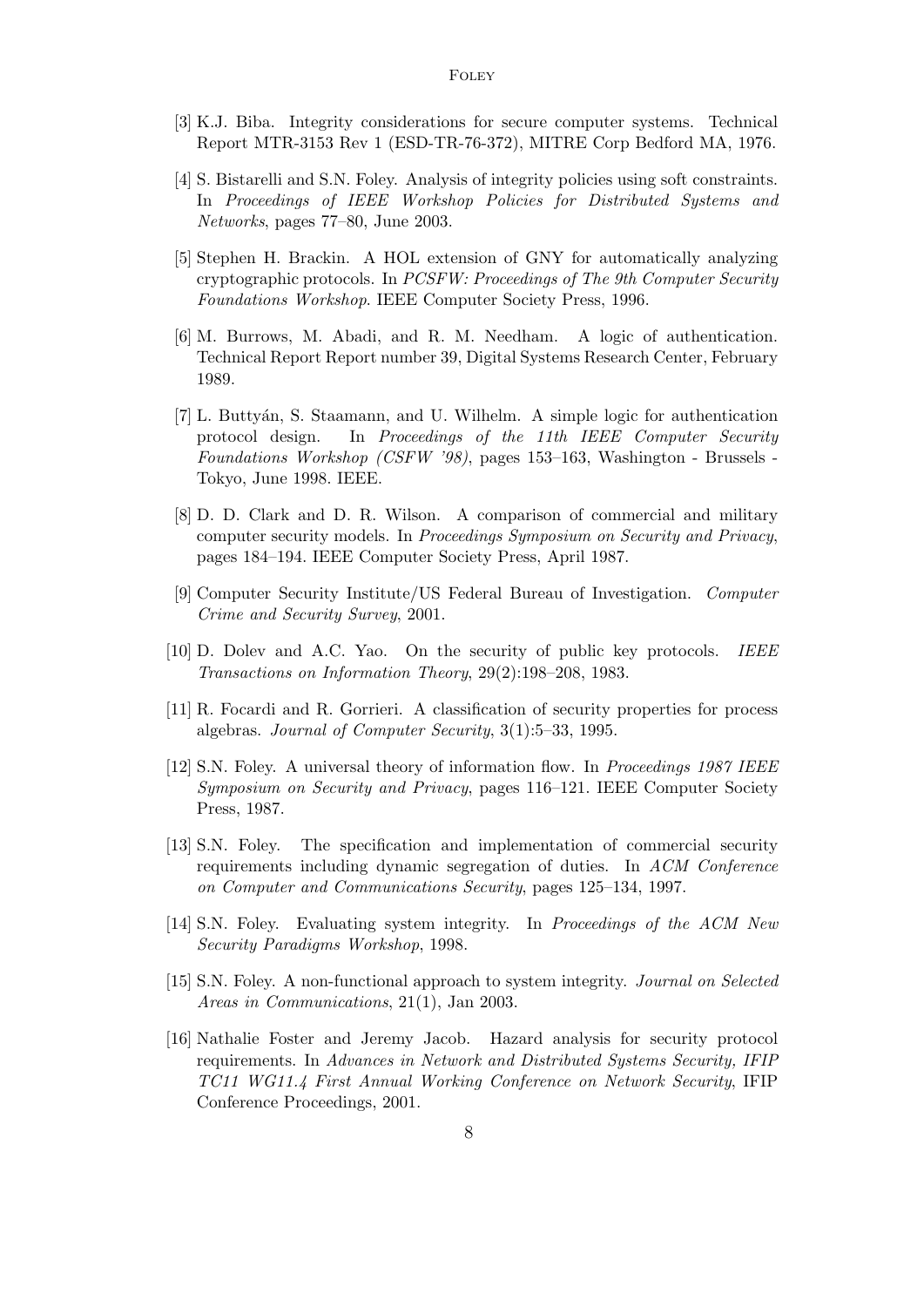- <span id="page-8-6"></span>[17] J. A. Goguen and J. Meseguer. Unwinding and inference control. In Proceedings 1984 IEEE Symposium on Security and Privacy, pages 75–86. IEEE Computer Society, 1984.
- <span id="page-8-14"></span>[18] Li Gong, R. M. Needham, and R. Yahalom. Reasoning about belief in cryptographic protocols. In D. Cooper and T. Lunt, editors, Proceedings 1990 IEEE Symposium on Security and Privacy, pages 234–248, May 1990.
- <span id="page-8-11"></span>[19] G.E. Hughes and Cresswell M.J. An Introduction to Modal Logic. University Paperbacks, Methuen Press, 1968.
- <span id="page-8-5"></span>[20] J.L. Jacob. The basic integrity theorem. In Proceedings of the Computer Security Foundations Workshop IV, pages 89–97. IEEE Computer Society Press, June 1991.
- <span id="page-8-4"></span>[21] S. Jajodia et al. A logical language for expressing authorizations. In Symposium on Security and Privacy, pages 31–42. IEEE Press, 1997.
- <span id="page-8-15"></span>[22] D. Kindred and J.M. Wing. Theory generation for security protocols. ACM TOPLAS, July 1999.
- <span id="page-8-10"></span>[23] A.K. Mackworth. Constraint satisfaction. In S.C. Shapiro, editor, Encyclopedia of AI (second edition), pages 285–293. John Wiley & Sons, 1992.
- <span id="page-8-9"></span>[24] J. McLean. A general theory of composition for trace sets closed under selective interleaving functions. In Proc. IEEE Symposium on Research in Security and Privacy, pages 79–93, 1994.
- <span id="page-8-1"></span>[25] R. Needham. Later developments at cambridge: Titan, cap and the cambridge ring. Annals of the History of Computing, 14(4):57, 1992.
- <span id="page-8-12"></span>[26] L.C. Paulson. The inductive approach to verifying cryptographic protocols. Journal of Computer Security, 6:85–128, 1998.
- <span id="page-8-13"></span>[27] A.W. Roscoe. Using intensional specifications of security protocols. In Proceedings of the Computer Security Foundations Workshop, pages 28–38. IEEE Press, 1996.
- <span id="page-8-7"></span>[28] A.W. Roscoe, J.C.P. Woodcock, and L. Wulf. Non-interference through determinism. Journal of Computer Security, 4(1), 1995.
- <span id="page-8-8"></span>[29] P.Y.A. Ryan and S.A. Schneider. Process algebra and non-interference. In IEEE Computer Security Foundations Workshop, pages 214–227, 1999.
- <span id="page-8-0"></span>[30] R. Sandhu. A perspective on integrity mechanisms. In Proceedings of the Computer Security Applications Conference, page 279, 1989. Panel Discussion paper.
- <span id="page-8-2"></span>[31] R Sandhu et al. Role based access control models. IEEE Computer, 29(2):38– 47, 1996.
- <span id="page-8-3"></span>[32] R. Sandhu, D. Ferraiolo, and R. Kuhn. The nist model for fole-based accesscontrol. In Proceedings of the ACM Workshop on Role-Based Access Control, 2000.